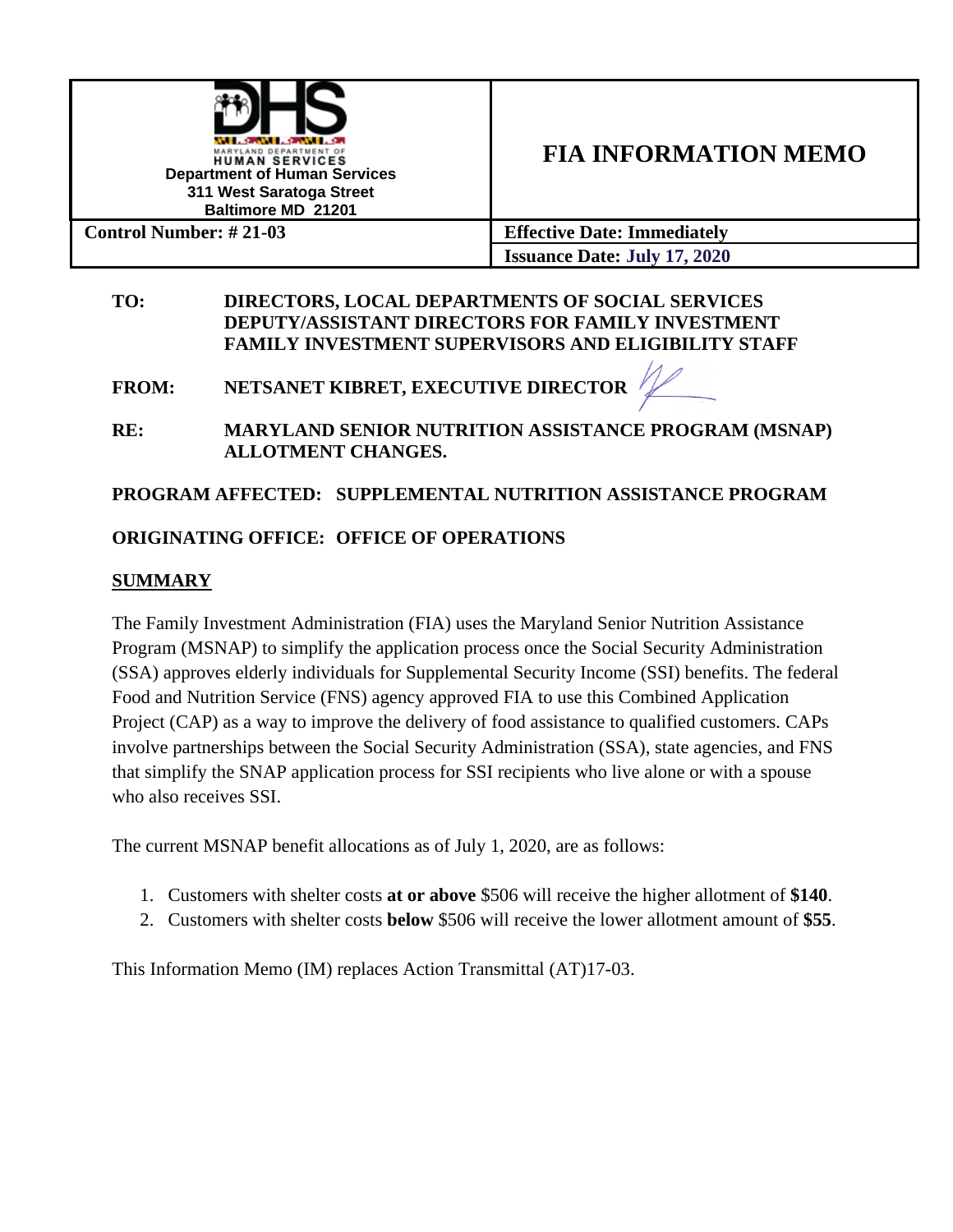## **INQUIRIES**

Please direct policy questions to FIA Policy by completing the [FIA Policy Information Request Form](http://kb.dhs.maryland.gov/family-investment-administration/contact-us-with-your-fia-program-eligibility-policy-question/) found on Knowledge Base as shown in the screenshot below.

| <b>Knowledge Base</b>                                                                                                                                                                                                                                                                                                                         | Administrations $\sim$<br>Tools $\sim$<br>Resources -<br>Search<br>Q                                                                                                                                | Local Offices -<br>Links $\sim$                                                                                                                                                                                                                                                                                                                                                                                                                                                                                                                                                                                                                                                                                                                                                                                                                                                                                                        |                                                                                                                                                                                                                                                                                                                                                                                                                             |  |
|-----------------------------------------------------------------------------------------------------------------------------------------------------------------------------------------------------------------------------------------------------------------------------------------------------------------------------------------------|-----------------------------------------------------------------------------------------------------------------------------------------------------------------------------------------------------|----------------------------------------------------------------------------------------------------------------------------------------------------------------------------------------------------------------------------------------------------------------------------------------------------------------------------------------------------------------------------------------------------------------------------------------------------------------------------------------------------------------------------------------------------------------------------------------------------------------------------------------------------------------------------------------------------------------------------------------------------------------------------------------------------------------------------------------------------------------------------------------------------------------------------------------|-----------------------------------------------------------------------------------------------------------------------------------------------------------------------------------------------------------------------------------------------------------------------------------------------------------------------------------------------------------------------------------------------------------------------------|--|
| Family Investment Administration<br><b>Action Transmittals</b><br>$\bullet$<br>Ad Hoc Reporting Information<br><b>Bulletins</b><br>Contact us with your FIA Program<br><b>Eligibility Policy Question</b><br>FIA Data at a Glance<br>$\bullet$<br>FIA Training on The Hub<br>Forms<br><b>Manuals</b><br><b>Medical Assistance Information</b> | Family Investment Administration<br>may receive Temporary Cash Assistance or a one-time welfare avoidance grant.<br>which can only be used to purchase food, and plants and seeds for growing food. | All public assistance programs in the State are coordinated and supervised by the Family<br>Investment Administration (FIA) (Code Human Services Article, sections. 5-101 through<br>5-608). These programs include the Energy Assistance Program, the Family Investment<br>Program, and the Supplemental Nutrition Assistance Program (formerly Food Stamps). The<br>Administration also coordinates programs for public assistance to adults, emergency<br>assistance, and burial assistance. Through the Family Investment Program, eligible families<br>In accordance with the U.S. Department of Agriculture, the Administration directs the<br>Supplemental Nutrition Assistance Program (formerly Food Stamps). Eligible households in<br>this program access their food benefits electronically through a debit card known as an<br>Independence Card or EBT Card. Monthly, their benefit amount is transferred to their card, | Contact Us<br>HUMAN SERVICES<br>Labelle Hillgrove, MSOL<br>Director, Office of Statewide Policy Compliance and Customer Service<br>Performance<br>311 W. Saratoga Street<br>Phone: 410-767-7327<br>Baltimore, MD 21201-3500<br>Email: labelle.hillgrove@maryland.gov<br>HUMAN SERVICES<br>Candice A. Roberts<br><b>FIA Executive Assistant</b><br>311 W. Saratoga Street<br>Phone: 410-767-7207<br>Baltimore, MD 21201-3500 |  |
| National Directory of State Contacts<br>$\bullet$<br>Office of Home Energy Programs                                                                                                                                                                                                                                                           | FFY 2017 Job Placement Data<br>Statewide Annual Goal Total                                                                                                                                          | FFY 2017 Job Placement Data<br>Statewide Annual Achieved Total                                                                                                                                                                                                                                                                                                                                                                                                                                                                                                                                                                                                                                                                                                                                                                                                                                                                         | Email: candice.roberts@maryland.gov                                                                                                                                                                                                                                                                                                                                                                                         |  |
| ∾<br>Plans<br><b>Policy And Training Alerts</b>                                                                                                                                                                                                                                                                                               | 13,021                                                                                                                                                                                              | 12,240                                                                                                                                                                                                                                                                                                                                                                                                                                                                                                                                                                                                                                                                                                                                                                                                                                                                                                                                 | Tools                                                                                                                                                                                                                                                                                                                                                                                                                       |  |

For systems questions, please email  $\frac{\text{fia.bsdm@maryland.gov}}{\text{fia.bsdm@maryland.gov}}$ .

cc: DHS Executive Staff FIA Management Staff Constituent Services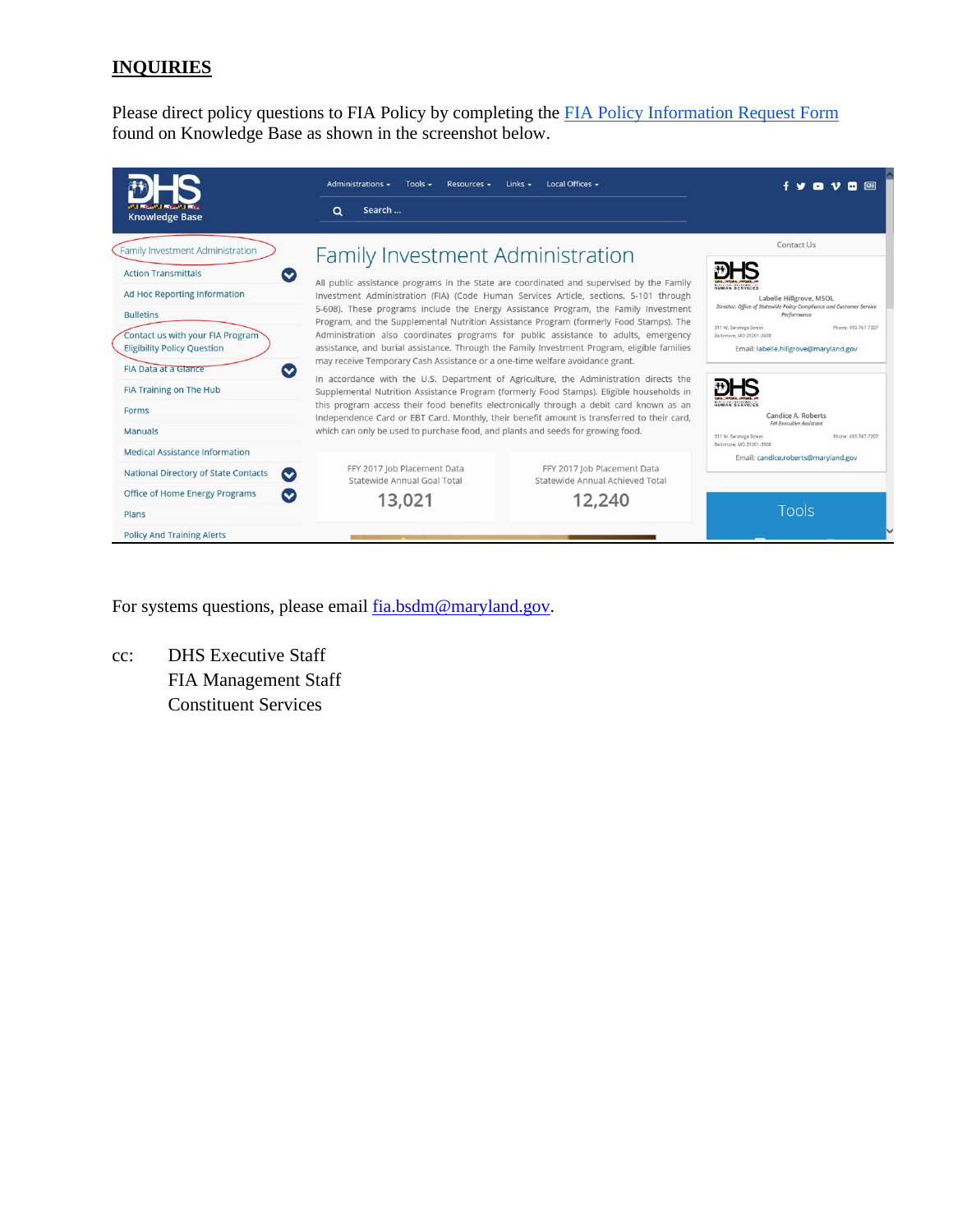ESAP AND MSNAP PROJECTS | Section 107 | Page 1

## **107.1 Purpose**

This section describes the Elderly Simplified Application Project (ESAP) and the Maryland Senior Nutrition Assistance Program (MSNAP).

# **107.2 General Information**

- A. Maryland has approved waivers to operate two projects for the elderly (defined as age 60 and over):
	- MSNAP, a Combined Application Project in effect since July 1, 2010, simplifies the application process for elderly and disabled people approved for Supplemental Security Income (SSI) benefits; and,
	- ESAP, in effect since November 1, 2016, simplifies the application and verification processes for elderly applicants who have no earned income.
- B. Both MSNAP and ESAP have 36 month certification periods.
- C. MSNAP requires no interview and verification is accomplished through computer matches. ESAP requires an interview at application for applicants who are not already receiving SNAP, but no interview at redetermination.

# **107.3 MSNAP Policy and Procedures**

- A. MSNAP is a demonstration project approved by the Food and Nutrition Service (FNS). See SNAP Manual Section 107 for a complete description of MSNAP.
- B. MSNAP improves the way food assistance is delivered to elderly individuals, age 60 or older, who receive Supplemental Security Income (SSI).
- C. MSNAP simplifies the application process for both participants and local department staff.

#### **107.31 MSNAP Household Composition**

An MSNAP household is an individual who the Social Security Administration has determined is eligible for SSI, and:

A. Is age 60 or older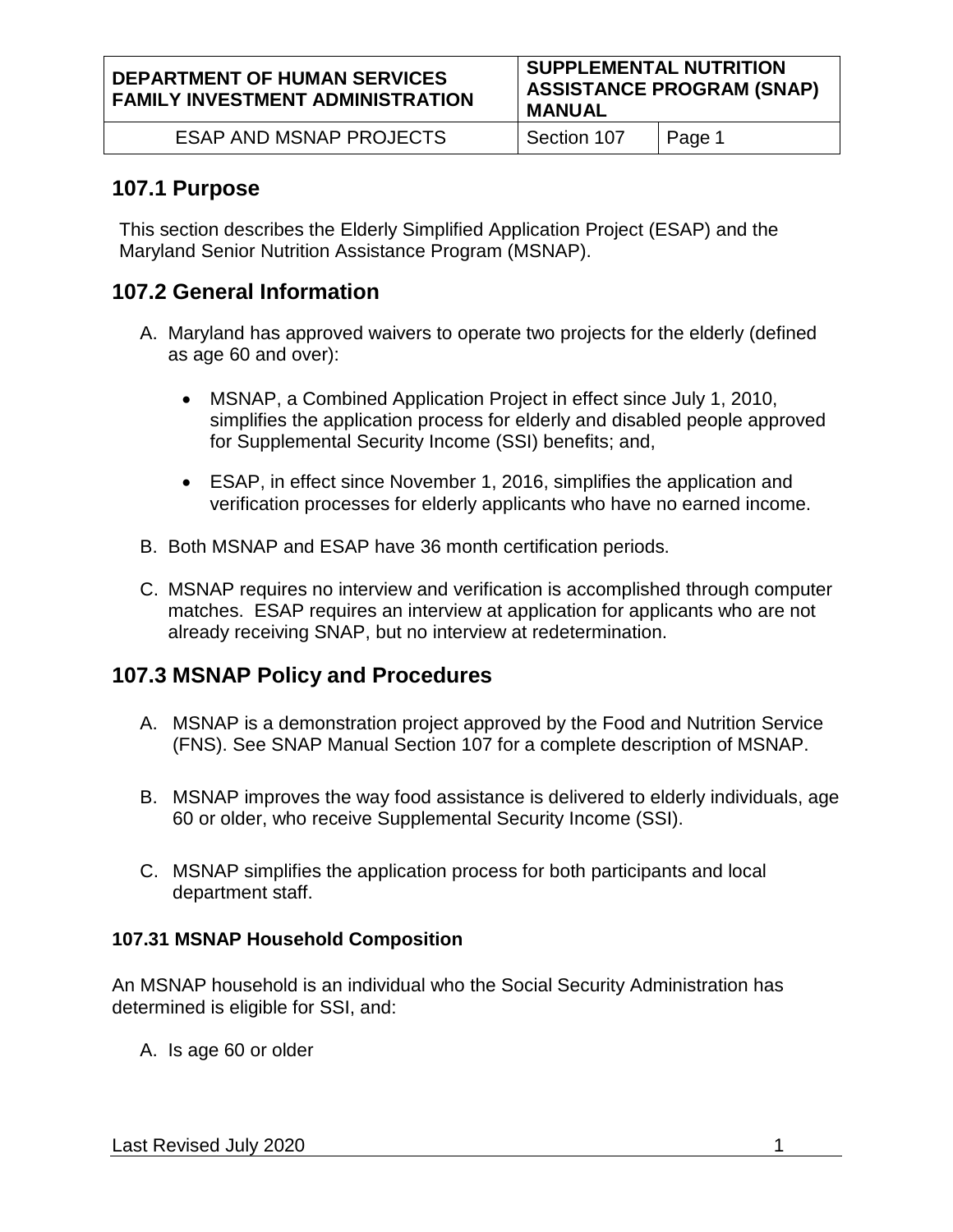B. Is not currently receiving Supplemental Nutrition Assistance Program (SNAP) benefits

# **107.31 MSNAP Household Composition (continued)**

- C. Is living alone or if living with others is purchasing and preparing meals alone
- D. has no earned income
- E. is a Maryland resident

# **107.32 Operating Procedures**

- A. The Family Investment Administration (FIA) identifies these individuals through a match with (SSA's) SDX files from the SDX/SVES system.
- B. This match identifies eligible individuals by matching specific:
	- 1. Living arrangement codes, and
	- 2. Determines that the applicant is not a Supplemental Nutrition Assistance Program recipient.
- C. The FIA central office sends the identified individuals an application.

# **107.33 Application Procedures**

- A. The database records the dates of application mailings. If the customer does not return the application, a second application is sent.
- B. If there is no response to the second application, no further applications are sent.
- C. Current SNAP recipients are not converted to MSNAP. Only customers identified in the match can apply for the program.
- D. Applicants who wish to enroll in MSNAP complete and sign the simplified application and return it to the designated office.
- E. Applicants are alerted to the fact that they may be eligible for a higher benefit under the regular SNAP program.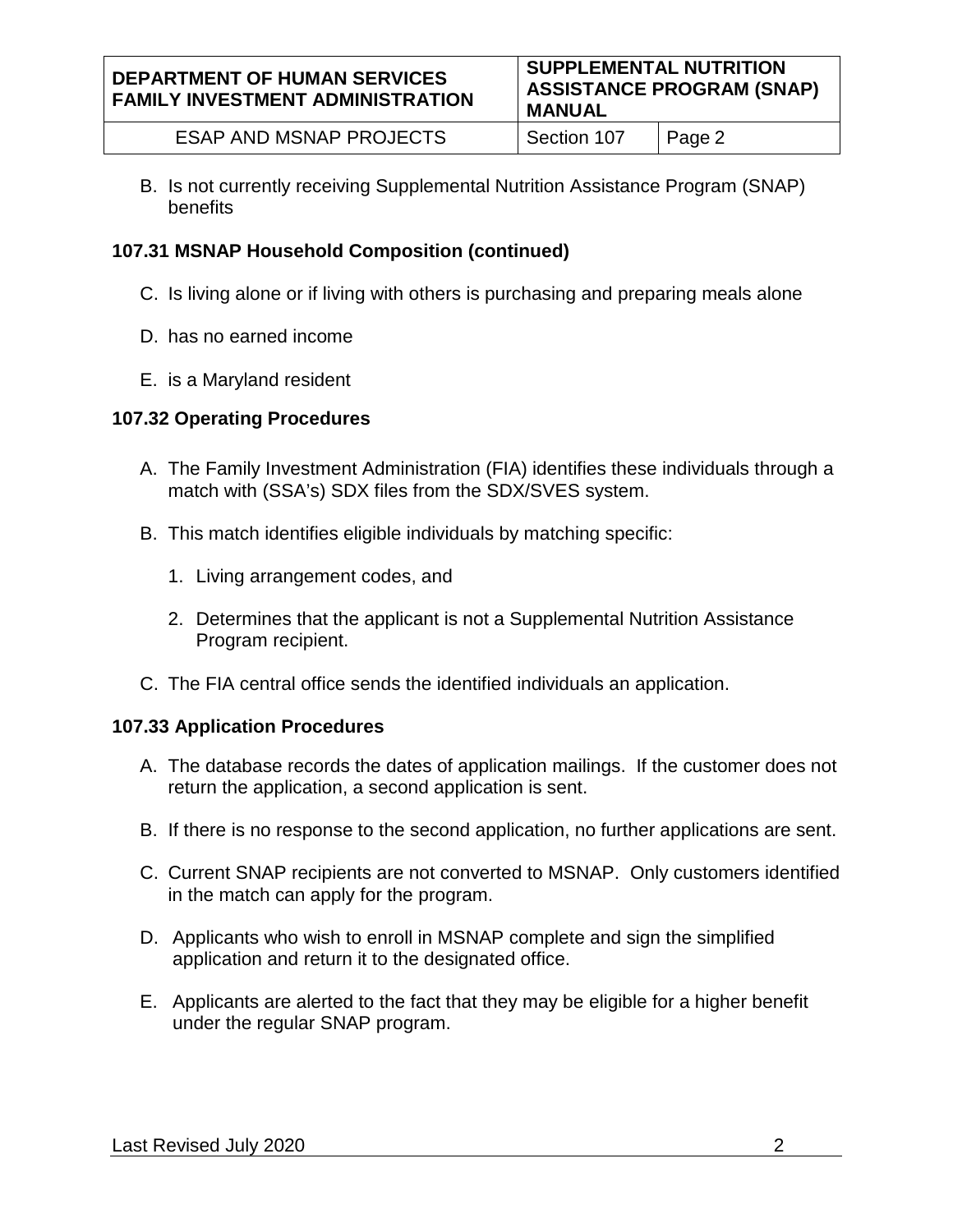#### **DEPARTMENT OF HUMAN SERVICES FAMILY INVESTMENT ADMINISTRATION SUPPLEMENTAL NUTRITION ASSISTANCE PROGRAM (SNAP) MANUAL**

| <b>ESAP AND MSNAP PROJECTS</b><br>Section 107<br>$\overline{\phantom{a}}$ Page 3 |
|----------------------------------------------------------------------------------|
|----------------------------------------------------------------------------------|

- F. Benefits begin the first day of the month the application is received from the applicant. If there is an agency delay in completing the application, the local department must issue restored benefits.
- G. The certification period for these households is for 36 months. CARES generates notices to inform applicants of their eligibility.

## **107.33 Application Procedures (continued)**

- H. The applicant receives an EBT card in the mail.
- I. There is no expedited SNAP processing for this project.
- J. The case manager processes all applications without an interview unless information is unclear, in which case a telephone interview is completed.
- K. MSNAP applicants can apply for the regular Supplemental Nutrition Assistance Program if they believe they will receive a greater benefit. Please be sure to inform applicants who have high medical expenses or shelter costs that they may receive greater benefits under the regular SNAP.

## **107.34 Allotment**

- A. Households with shelter costs at or above \$506 receive the higher amount of \$140. Households with shelter costs below this amount receive the lower benefit amount of \$55.
- B. Shelter costs include all ongoing shelter expenses, including the appropriate utility allowances.

## **Examples**:

- #1 Mr. A receives SSI and lives by himself in public housing. His rent is \$50 and he is responsible for his heating bill. His shelter cost total \$464 (\$50 + \$414). He would receive a \$55 allotment.
- #2 Mrs. B receives SSI and although her daughter lives in the home, she purchases and prepares her food separately. The rent for the house is \$800, which they split and they share utilities. Mrs. B's shelter cost of \$814 (\$400 + \$414), she will receive a \$140 allotment.

**NOTE:** Mrs. B also has a large out of pocket medical expense for an item not covered under Medicaid. Although this expense will not change the MSNAP benefit, her case manager helped her determine that she would still receive more under MSNAP than under the regular SNAP.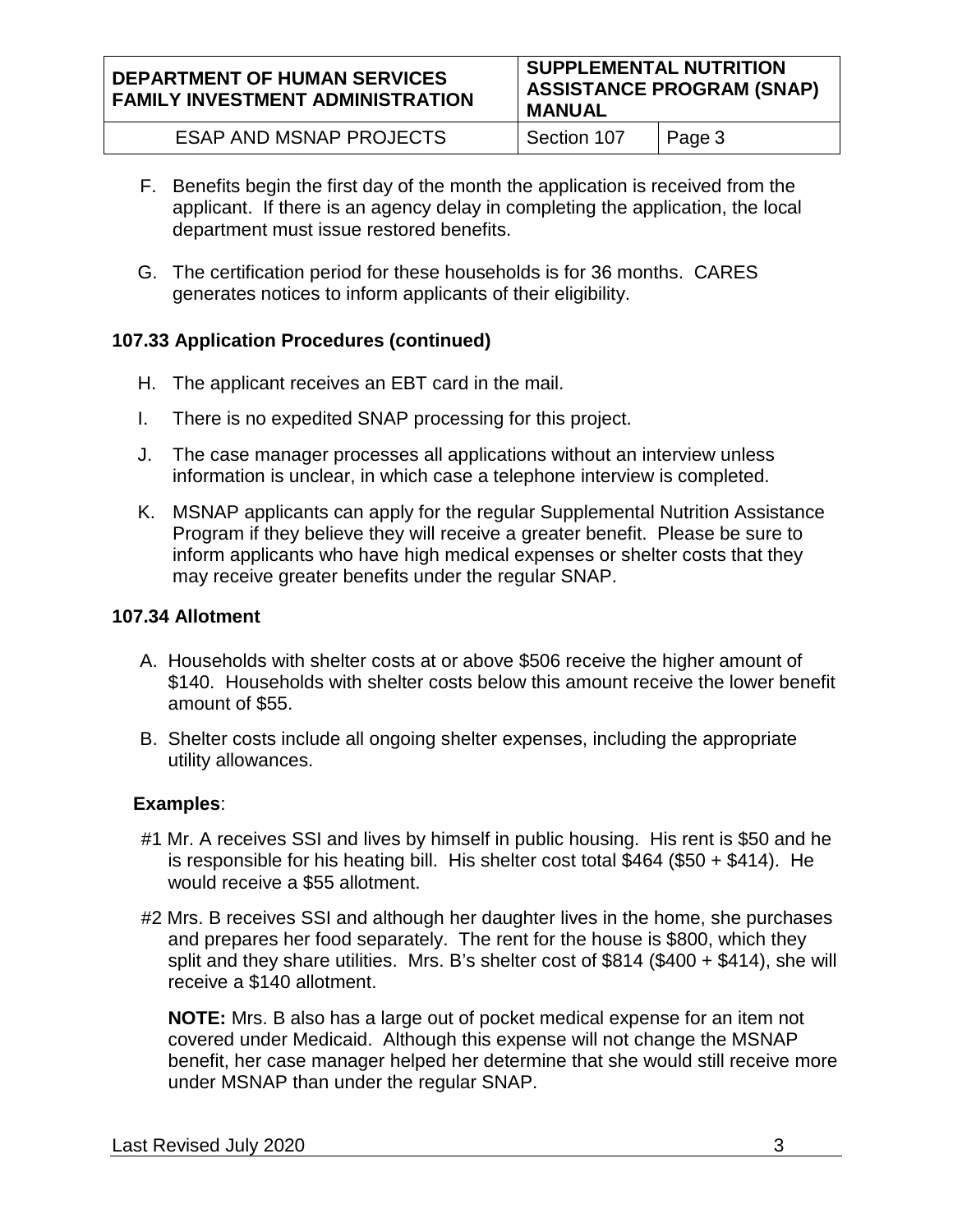| <b>DEPARTMENT OF HUMAN SERVICES</b><br><b>FAMILY INVESTMENT ADMINISTRATION</b> | <b>SUPPLEMENTAL NUTRITION</b><br><b>ASSISTANCE PROGRAM (SNAP)</b><br><b>MANUAL</b> |        |
|--------------------------------------------------------------------------------|------------------------------------------------------------------------------------|--------|
| ESAP AND MSNAP PROJECTS                                                        | Section 107                                                                        | Page 4 |

#### **107.35 Verification Process**

- A. MSNAP verification is fulfilled by using SDX data verified under SSI regulations. Any household that meets the verification criteria for SSI and additional State criteria meets the verification requirements for MSNAP.
- B. Verification of shelter is done only in questionable situations.

#### **107.36 Recertification and Change Reporting**

Recertification:

- A. The certification period for MSNAP participants is 36 months.
- B. During the 34<sup>th</sup> month, a mail-in recertification form is mailed to each household.
- C. The household must complete and return the form by the end of the  $36<sup>th</sup>$  month or benefits will stop.
- D. If the household returns the form in the  $37<sup>th</sup>$  month, the case is reopened with no proration of benefits.

Change Reporting:

- A. MSNAP recipients are not required to report changes during the certification period. The SDX update process satisfies the reporting requirements for this project. If the recipient does report a change, the case manager must take action on it.
- B. MSNAP recipients are not required to report changes in their shelter costs to the local department. If a shelter change is reported and the change would move the household from one allotment to the other, the case manager is required to act on the reported change in shelter.

#### **107.37 Administrative Hearings**

Administrative Hearing requests for MSNAP are treated the same as any other request.

#### **107.38 Quality Control**

- A. MSNAP cases are included in the Quality Control (QC) sample and reviewed under the rules of the demonstration project. QC reviews the following areas:
	- 1. Active error rate
	- 2. Completion rate
	- 3. Payment error rate

Last Revised July 2020 4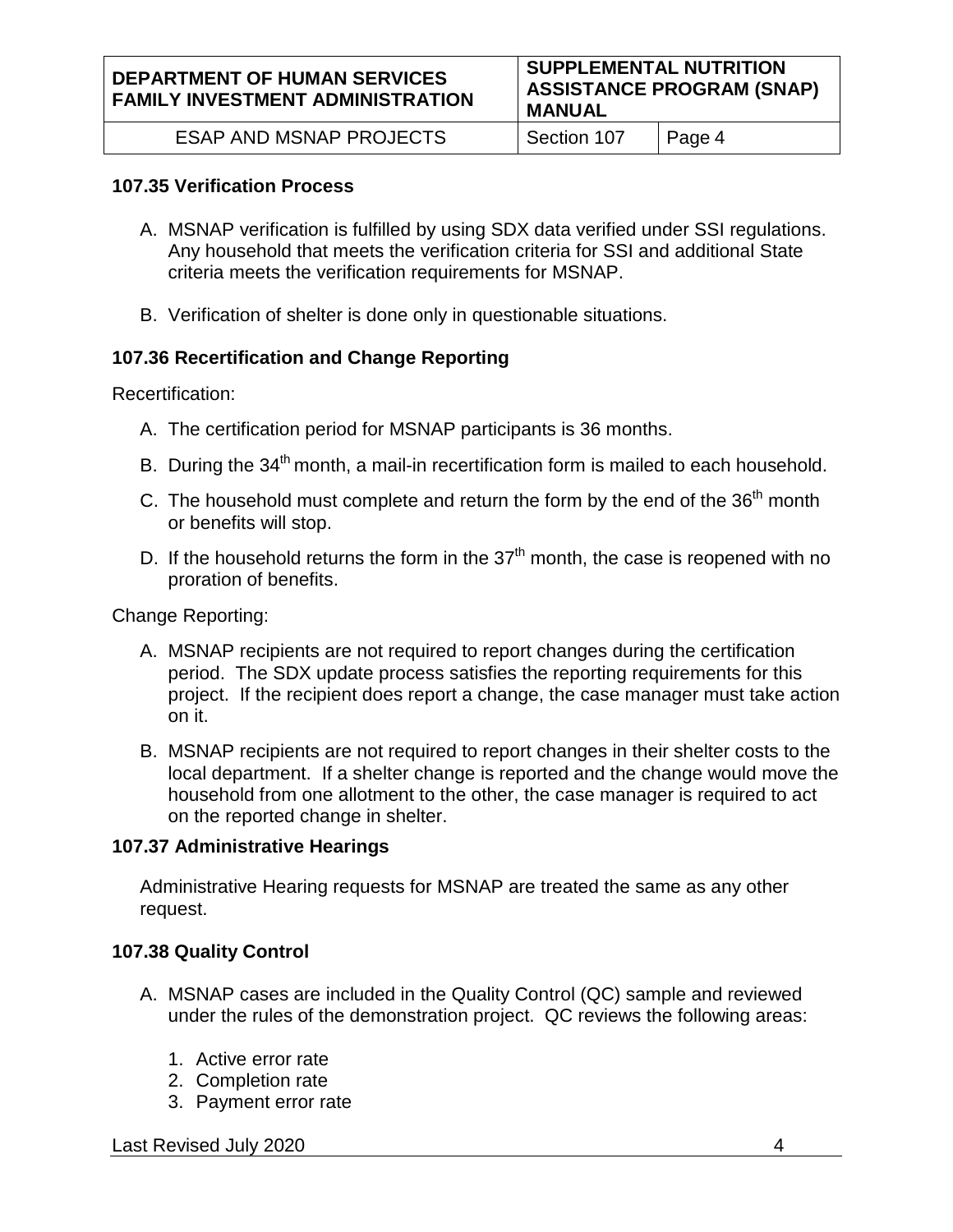| <b>ESAP AND MSNAP PROJECTS</b> | Section 107 | $\vert$ Page 5 |
|--------------------------------|-------------|----------------|
|                                |             |                |

- 4. Negative error rate
- 5. The amount of any over or under issuance
- B. Any variance exclusions that apply to the SNAP apply to this project. Variances arising from incorrect information provided by SSA that the State used to determine household MSNAP eligibility or benefit level are excluded as long as the State processed the information correctly. This exclusion applies even if the household reported incorrect information to SSA.

#### **107.39 CARES**

#### New SNAP CAP Indicators:

There are no changes to the current process for establishing a SNAP AU. However, CARES has a few features that determine the applicant's eligibility for the FS CAP

A simplified MSNAP application is mailed to eligible customers

During screening the INCH screen has an indicator that automatically displays an applicant's eligibility for MSNAP participation. If eligible, a 'Y' displays in the 'CAP field. If a customer chooses not to participate in the program, the 'Y' can be changed to an 'N.'

| >>>>>>>>>>     | INFORMED CHOICE - INCH                       |                                                                                                                                                   | <<<                                                                           |
|----------------|----------------------------------------------|---------------------------------------------------------------------------------------------------------------------------------------------------|-------------------------------------------------------------------------------|
| Ind<br>Program |                                              | Indicate/add all programs the head of household wishes to apply for<br>Med Cvg PPI FIP APPL Bnft Amt/<br>Type Group AU ID Grp CAP Date Avail Inc. | ++ +++++++++++++++++++ + +++ >>>>>>>>> + + <mark>+</mark> ++ ++ ++ ++++++++++ |
|                | <b>Expedited SNAPs +</b><br>Appl Date $++++$ |                                                                                                                                                   |                                                                               |
| >>>>           |                                              | Message ++++ >> ++++ >> ++++ >> ++++ >> ++++ >> ++++ >> ++++ >>                                                                                   |                                                                               |
|                | 18-tbud                                      | 20-arf                                                                                                                                            |                                                                               |

Last Revised July 2020 5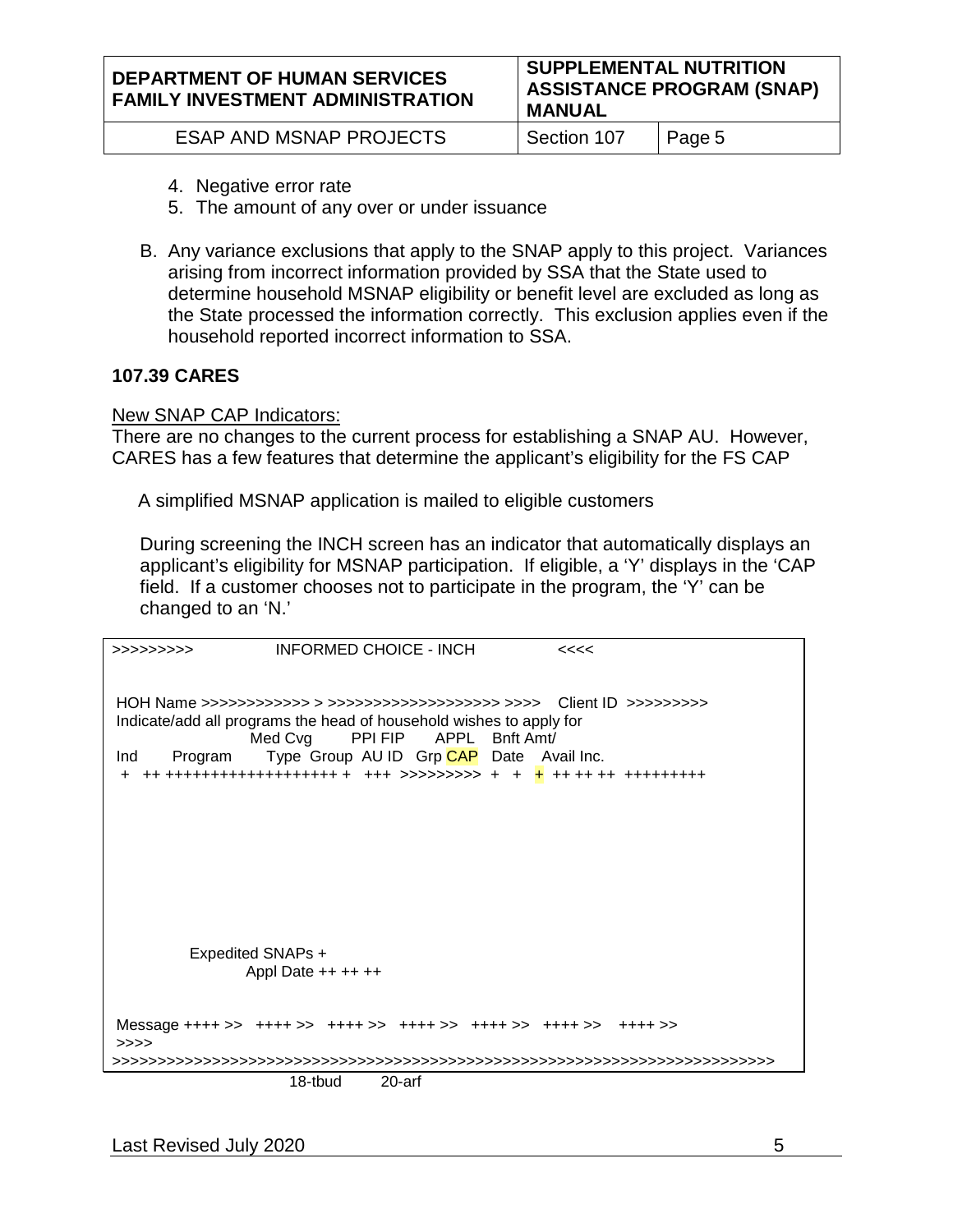**DEPARTMENT OF HUMAN SERVICES FAMILY INVESTMENT ADMINISTRATION** **SUPPLEMENTAL NUTRITION ASSISTANCE PROGRAM (SNAP) MANUAL**

ESAP AND MSNAP PROJECTS | Section 107 | Page 6

#### The STAT screen is modified to display a CAP indicator of 'Y'

| >>>>>>>>>>      | ASSISTANCE STATUS - STAT                                                                            | $<<<<++$ |  |
|-----------------|-----------------------------------------------------------------------------------------------------|----------|--|
| Month $++$ $++$ | >>>>>> >>>>>>> ++>>>>                                                                               |          |  |
|                 | >>>>>>>                                                                                             |          |  |
|                 | AU ID >>>>>>>>> Prog >> Prog Type > Med Cyrg Grp +++ GD Part +                                      |          |  |
|                 | $DO \gg\gt$ EW ID $\gg\gg\gt\gg\gt$ Conversion Date $\gg\gg\gt\gt\gt\gt\gt\gt$ Issuance Method ++++ |          |  |
|                 | Two Parent $\gg$ MOE Reason Codes $\gg \gg \gg$ DHMH REF: $>$                                       |          |  |
|                 | AU Status AU Stat Appl Begin Pd Thru\14 Day\---Penalty---- Appea                                    |          |  |
|                 | Stat Reasons Date Date Date Date Override Type End Date CAP Ind                                     |          |  |
|                 |                                                                                                     |          |  |
|                 |                                                                                                     |          |  |
|                 | First Last Rel V Finl --Stat-- Rsn Appl Begin Pd Thru St Penalty                                    |          |  |
| Name Name       | Resp Date Date Date Date MA Type Date                                                               |          |  |
|                 |                                                                                                     |          |  |

The FSFI screen also displays a 'Y' indicator to determine if the SNAP assistance unit is participating in the CAP plan.

| SNAP FINANCIAL ELIGIBILITY - FSFI<br>>>>>>>>>>><br>$++++++$                                                               |
|---------------------------------------------------------------------------------------------------------------------------|
| Month ++ ++ $\rightarrow \rightarrow \rightarrow \rightarrow \rightarrow \rightarrow \rightarrow \rightarrow \rightarrow$ |
| AU ID >>>>>>>>>> $Prog$ >> $Prog$ Type > HH Size >><br>>>>>>>>>                                                           |
|                                                                                                                           |
| Shelter Cost >>>>>>>>>>>>>>>>>>>>>>>><br>Assets                                                                           |
| Asset Limit >>>>>>>>>>> Shelter Deductn >>>>>>>>>>>>>>>>>>>>                                                              |
|                                                                                                                           |
| Income Test<br>Dep Care Deductn $\gg>>>>>>>\rFS>$                                                                         |
| Gross Income Standard >>>>>>>>>> Adjusted Net Income >>>>>>>>>> $\angle$ CAP > Y                                          |
| Gross Earned Income $\gg\gg\gg\gg\gg$ Net Income Standard $\gg\gg\gg\gg\gg\gg\gg$                                         |
|                                                                                                                           |
| Net Earned Income >>>>>>>>>>> Thrifty Food Plan >>>>>>>>> >>>>>>>>                                                        |
| Gross Unearned Income >>>>>>>>>>> Grant Amount >>>>>>>>> >>>>>>>                                                          |
| Cash Benefit Amount >>>>>>>>>>> Recoupment Amount >>>>>>>>>> ++                                                           |
|                                                                                                                           |
|                                                                                                                           |
|                                                                                                                           |
| But Eff Date >>>>>> Buft Confirm + Reasons >>> >>> >>> Budgeting Method >                                                 |
| Notice Type $>>$ Waive Advr Act Period + Notice Override + Simplified Rpt $>$                                             |
| Redet Begin Date >>>> Redet End Date ++ ++ MR Stat > MR Class > Strat >                                                   |
|                                                                                                                           |
| Message ++++ >> ++++ >> ++++ >> ++++ >> ++++ >> ++++ >> ++++ >>                                                           |
|                                                                                                                           |
| $13$ -note<br>$\gg\gg\gg\gg\gg\gg\gg\gg\gg\gg$                                                                            |

#### CAP Features and Reports:

There are closure reason codes for MSNAP in CARES:

- 369 Assistant Unit has more than 1 recipient
- 582 No Longer eligible for MSNAP. This closure reason is enterable on the STAT screen
- Case managers receive Alert code 450 whenever the interface file indicates that a current recipient of MSNAP is no longer eligible.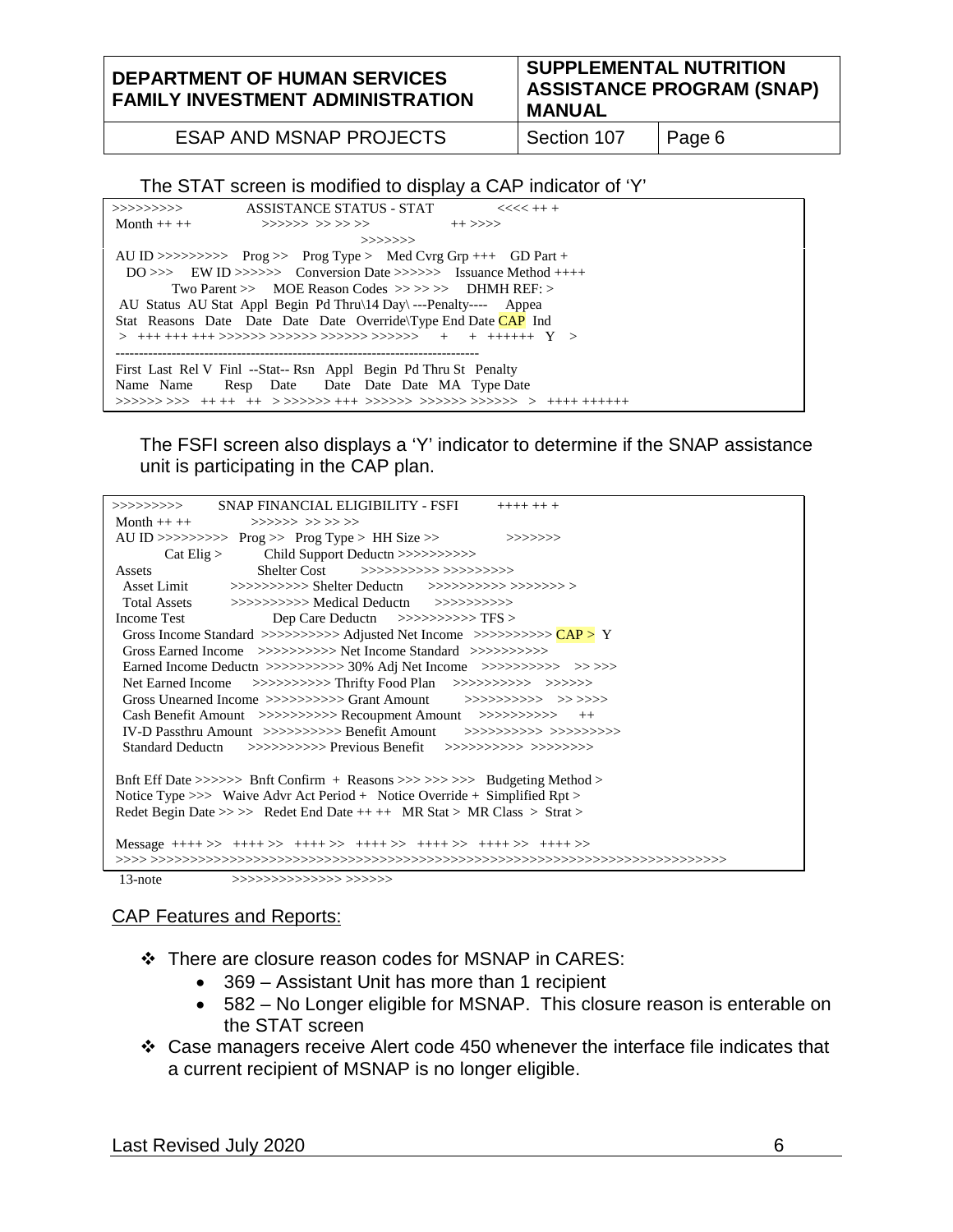All current SNAP notices are modified to include language that specifically addresses MSNAP eligibility.

# **107.39 CARES (continued)**

- The Weekly and Monthly application Compliance Report display a field for 'CAP' in the detail.
- There is a SNAP Combined application Outreach Report that displays customers who were mailed initial MSNAP applications.
- $\div$  There is a second SNAP Combined Application Outreach Report that displays customers who were contacted, but did not respond within 30 days.

# **107.4 ESAP Policy and Procedures**

The Elderly Simplified Application Project is a five-year demonstration project operated under a waiver from the USDA Food and Nutrition Service (FNS). It applies to people sixty years old or older who have no earned income.

- A. A team of staff in FIA's Bureau of Local Operations will process ESAP applications filed through *my*DHR. When a customer or a customer's authorized representative comes to a local department to file an application, encourage them to use *my*DHR to apply for SNAP. The logic within *my*DHR will automatically screen the customer for ESAP (at least 60 years old with no earned income), and automatically assign the application to district office (DO) 006, the FIA Central team.
- B. If the customer opts to fill out a paper application, use the new ESAP application, which can be found in the Online Forms section of the FIPnet. Customers may also fill out the 9701 application. Using a paper application means that the case manager must process the application in the LDSS. If a customer applies for SNAP and another FIA benefit program through *my*DHR, the application will be routed to the local department for handling.

NOTE: The ESAP application signature page is located at the end of the Rights and Responsibilities. Customers must sign the application.

C. For existing SNAP customers who are 60 or older and have no earned income, the local departments are responsible for converting them to ESAP at the next redetermination. These ESAP cases are maintained in the local department.